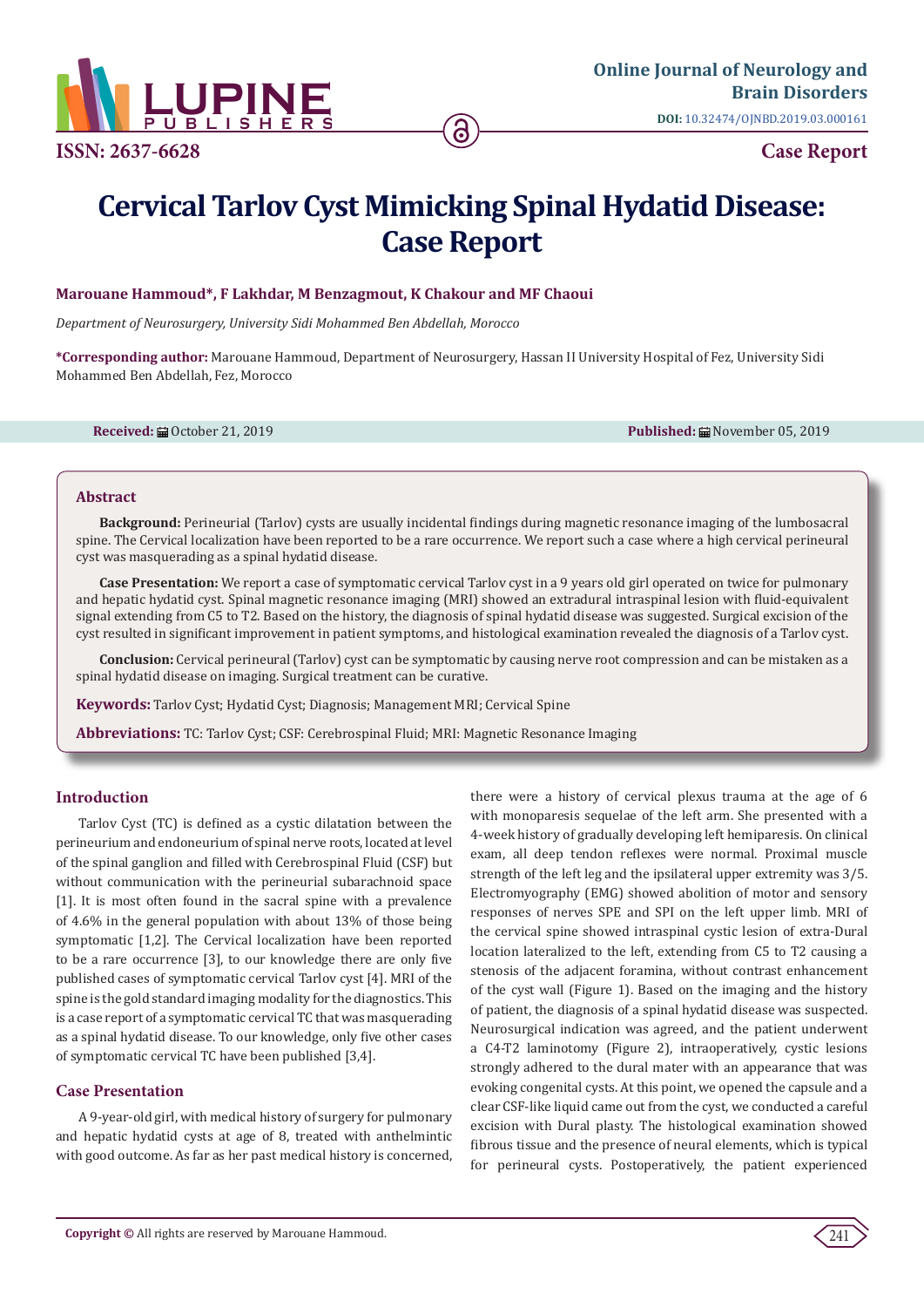significant improvement in her symptoms, represented by improved left lower-limb strength. A postoperative MRI of the cervical spine was performed after 6 months showed no recurrence of the cyst (Figure 3).



**Figure 1:** T2-weighted axial MRI showing an intraductal cystic lesion lateralized to the left and protruding in the adjacent neuro foramina. Squeezing the cervical spinal cord



**Figure 2: C4 to T2 laminotomy, and the cystic lesion that has a translucid wall (arrows).**



**Figure 3:** Sagittal (a) and axial (b) post opérative spinal MRI after 6 months showing the disappearance of the cyst and the pressure lifted on the cervical cord**.**

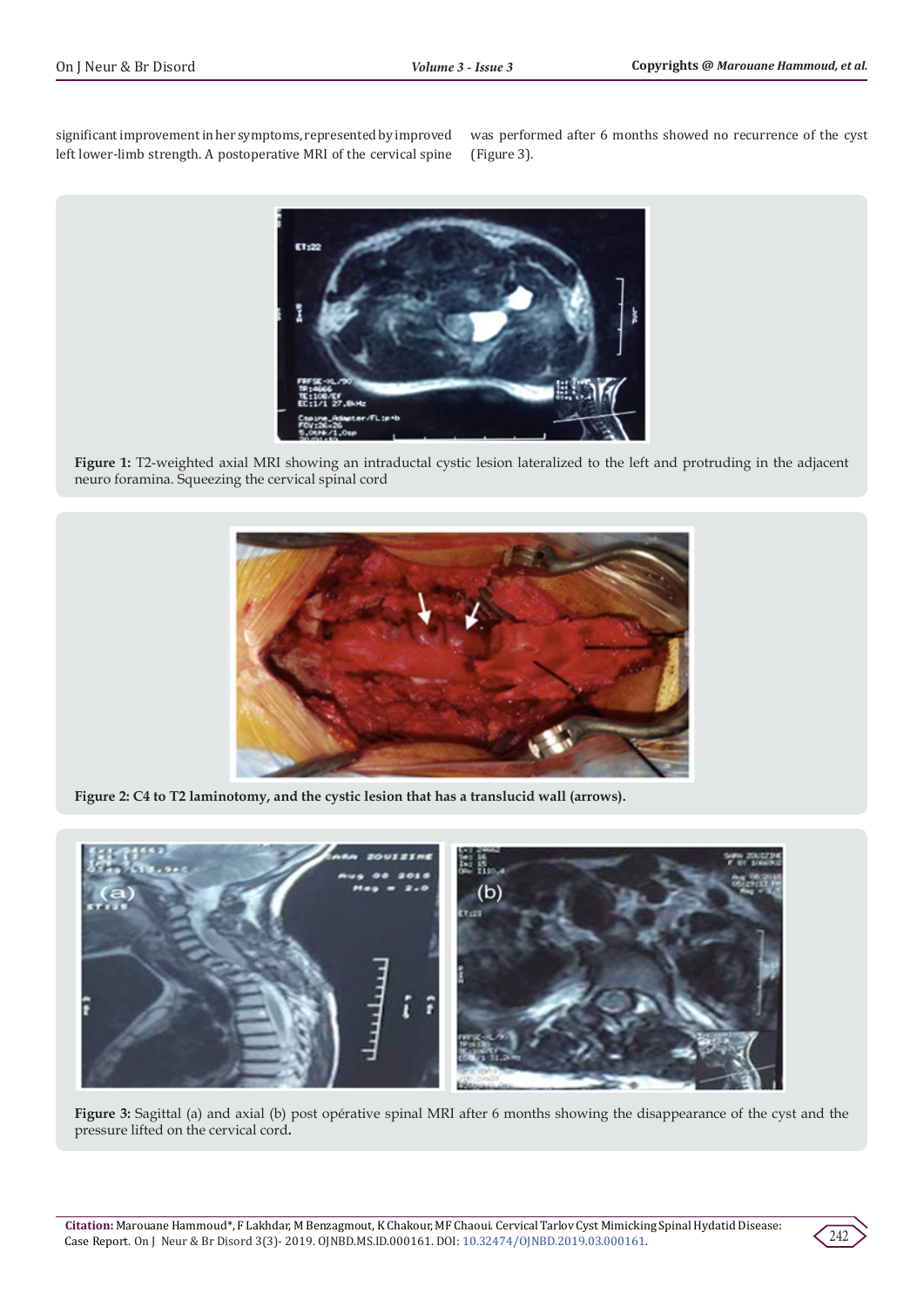#### **Discussion**

Tarlov cysts, or perineural cysts, firstly described by I.M. Tarlov in 1938 as an incidental finding during his autopsy studies of the filum terminale [5]. They are pathological fluid collections located between the peri- and endoneurium, i.e. meningeal dilatations of the nerve sheat at the dorsal root ganglion. They are filled with liquor; therefore the signal is isointense to liquor on all MRI sequences [6]. They are often multiple and are mainly located in the sacral region, cervical location is rare. In a systematic study Burdan et al. reported about a prevalence of 1.2% of cervical perineural cysts [7]. They are symptomatic in 13% of cases according to Langdown et al. [1]. The exact physiopathology of perineural cysts remains unclear, and several hypotheses have been proposed. Tarlov suggested that hemosiderin deposition caused blockage of the venous drainage of the perineurium and epineurium after local trauma can lead to the development of these cysts [4]. Other authors discuss a developmental or congenital origin [8]. The onset of symptoms can be sudden or gradual, and are exacerbated by coughing, standing, and change of position [8], those symptoms depend on their location, and range from backache, perineal pain or sciatica to overt cauda equina syndrome [5]. TC is usually diagnosed using diagnostic imaging. X-ray can show bone erosion in the anterior or posterior part of the vertebral foramen [9]. The CT scan may show CSF isodense cystic mass at the foramen [10]. Myelography was used for the positive diagnosis of TC, it allowed the identification of the communication of the cyst with the subarachnoid space, and late filling phenomenon allowing the differential diagnosis with other cystic lesions of meningeal origin, which are not TC [11]. Spinal MRI is currently the method of choice in diagnosis of perineural cysts, it shows a cystic lesion, located near the dorsal root ganglion with a hypointense signal through T1 weighted imaging, a hyperintense signal through T2 weighted imaging, without godalinium enhancement. The differential diagnosis is mainly with other spinal meningeal cysts. The classification of Nabor et al. makes it possible to differentiate three types: Type I: extradural cysts without nerve fiber, type Ia: arachnoid cyst extradural. Type Ib: meningocele sacred. Type II: extradural cysts containing nerve cells (TC). Type III: arachnoid cyst intradural [12]. It is also important to distinguish with neurogenic tumors such as schwannoma, those solid tumors enhance after gadolinium injection, Joshi et al. reported about a central perineural cyst masquerading a tumor, the cyst was located intra spinally and caused compression of the cervical myelon [13] Till date, published treatment options for apparently symptomatic TC include medication, percutaneous procedures, and surgery. However, these methods are associated with various outcomes and complications. Mitra et al described a conservative approach for a symptomatic cervical TC using oral steroids after initial ineffective course of NSAIDs. A six-day-course of oral steroids was given, leading to relief of symptoms, as far as, the upper extremity motor strength was concerned, but with a slight increase in the patient's sense of pain [14]. Kim et al. performed a more invasive transforaminal epidural steroid injection for a case of symptomatic perineural cyst in the cervical spine [15]. Epidural steroid injection

was primarily employed to reduce neural inflammation causing radicular symptoms, but the follow-up MRI revealed a shrunken cyst in this case, which was an unexpected result of the intervention. Jungwon Lee et al. Performed ultrasound-guided cervical elective nerve root block using local anesthetics and steroids without fenestration of the cyst in a case of symptomatic cervical TC which was resistant to medication [16]. Therefore, ultrasound-guided cervical selective nerve root block is a safe and effective procedural option for the treatment of symptomatic cervical perineural cysts. The microsurgical approach usually involves a small laminectomy with cyst fenestration, cyst imbrication, cyst neck ligation, cyst resection, and combinations of the above [8,17,18]. Combining the evidence from 31 case series Laura E. Dowsett et al. found that after surgical treatment, the symptoms attributed to TC either completely or partially relieved in 83% of the cases. Complete resolution was experienced in 32% of cases, 50% had partial resolution, 16% had no improvement or worsening of symptoms and 0.4% had worsening of symptoms after surgery [19]. However, the optimal management of symptomatic TC is still a matter of ongoing debate because of the variety of outcomes and complications for each method. Percutaneous aspiration of a perineural cyst can cause headaches owing to intracranial hypotension [2]. Fibrin glue placement of perineural cysts is associated with several complications including aseptic meningitis and CSF leakage [20, 21]. Surgical excision of these cysts can also result in complications involving neural damage, pseudomeningocele, and intracranial hypotension [19].

### **Conclusion**

In conclusion, symptomatic cervical perineural cysts are extremely rare. In the present case, because of the rarity of the lesion, we did not suspect a TC at first, however, it should be kept in mind in front of any intraspinal cystic lesion, and surgical excision may be an effective option for symptomatic cases.

#### **References**

- 1. [Langdown AJ, Grundy JR, Birch NC \(2005\) The clinical relevance of](https://www.ncbi.nlm.nih.gov/pubmed/15687849) [Tarlov cysts. J Spinal Disord Tech 18\(1\): 29-33.](https://www.ncbi.nlm.nih.gov/pubmed/15687849)
- 2. [Paulsen RD, Call GA, Murtagh FR \(1994\) Prevalence and percutaneous](https://www.ncbi.nlm.nih.gov/pubmed/8192075) [drainage of cysts of the sacral nerve root sheath \(Tarlov cysts\). AJNR Am](https://www.ncbi.nlm.nih.gov/pubmed/8192075) [J Neuroradiol 15\(2\): 293-297.](https://www.ncbi.nlm.nih.gov/pubmed/8192075)
- 3. [Gossner J \(2018\) High prevalence of cervical perineural cysts on cervical](https://www.pulsus.com/scholarly-articles/high-prevalence-of-cervical-perineural-cysts-on-cervical-spine-mri.pdf) [spine MRI. Int J Anat Var 11\(1\): 18-19.](https://www.pulsus.com/scholarly-articles/high-prevalence-of-cervical-perineural-cysts-on-cervical-spine-mri.pdf)
- 4. [Zibis A, Fyllos A, Arvanitis D \(2015\) Symptomatic cervical perineural](https://www.ncbi.nlm.nih.gov/pubmed/26435653/) [\(Tarlov\) cyst: A case report. Hippokratia 19\(1\):76-77.](https://www.ncbi.nlm.nih.gov/pubmed/26435653/)
- 5. [Tarlov IM \(1970\) Spinal perineurial and meningeal cysts. J Neurol](https://www.ncbi.nlm.nih.gov/pubmed/5531903/) [Neurosurg Psychiatry 33\(6\): 833-843.](https://www.ncbi.nlm.nih.gov/pubmed/5531903/)
- 6. [Voyadzis JM, Bhargava P, Henderson FC \(2001\) Tarlov cysts: A study of](https://www.ncbi.nlm.nih.gov/pubmed/11453427) [10 cases with review of the literature. J Neurosurg 95\(1 suppl\): 25-32.](https://www.ncbi.nlm.nih.gov/pubmed/11453427)
- 7. [Burdan F, Mocarska A, Janczarek M, Klepacz R, Łosicki M, et al. \(2013\)](https://www.ncbi.nlm.nih.gov/pubmed/23936511/) [Incidence of spinal perineurial \(Tarlov\) cysts among East-European](https://www.ncbi.nlm.nih.gov/pubmed/23936511/) [patients. Plos One 8\(8\): 71514.](https://www.ncbi.nlm.nih.gov/pubmed/23936511/)
- 8. [Lucantoni C, Than KD, Wang AC, Valdivia Valdivia JM, Maher CO, et al.](https://www.ncbi.nlm.nih.gov/pubmed/22133181) [\(2011\) Tarlov cysts: A controversial lesion of the sacral spine. Neurosurg](https://www.ncbi.nlm.nih.gov/pubmed/22133181) [Focus 31\(6\): 14.](https://www.ncbi.nlm.nih.gov/pubmed/22133181)